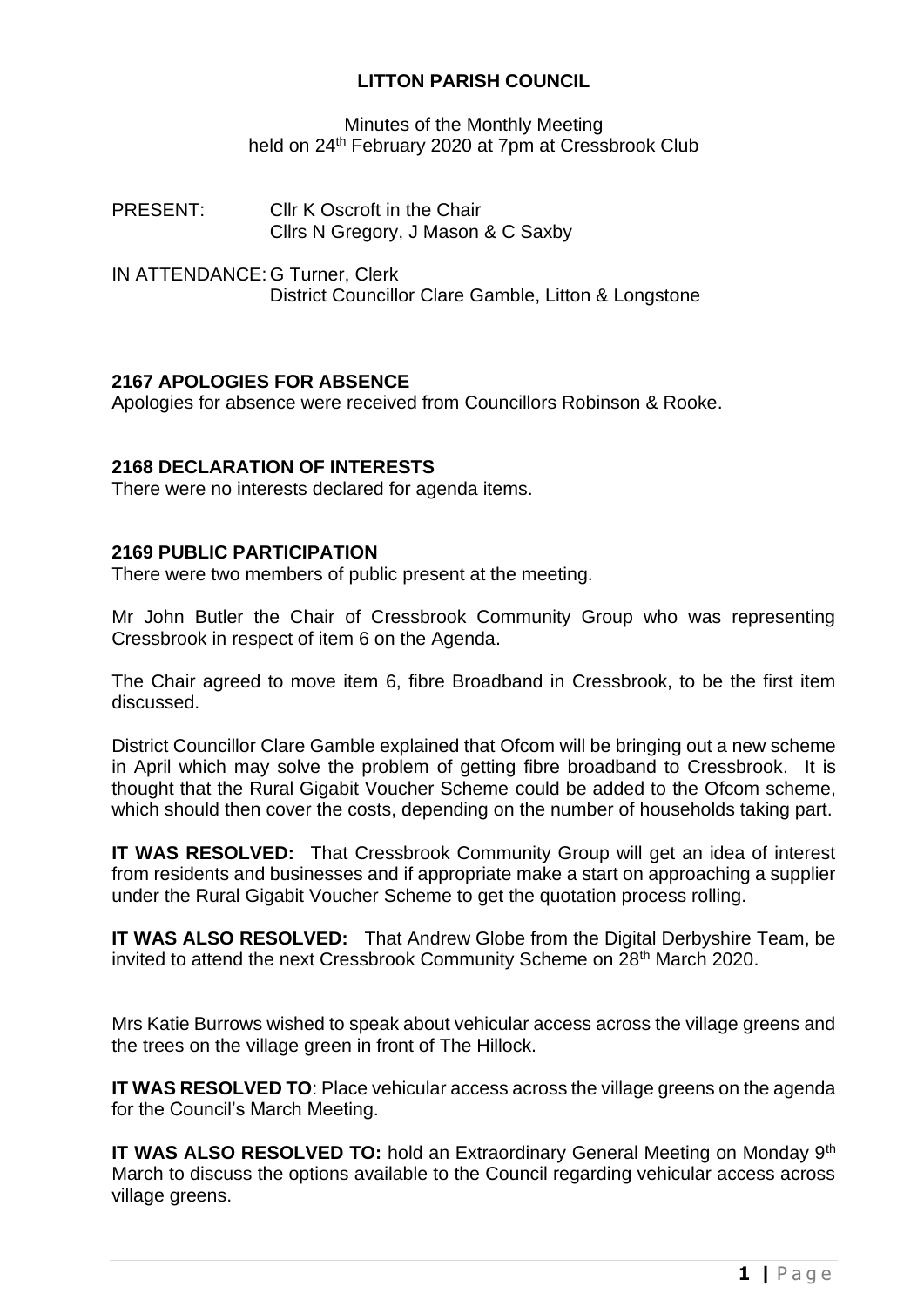# **2170 MINUTES OF THE MONTHLY COUNCIL MEETING HELD ON 16 th December 2019**

**RESOLVED:** That the Chair be authorised to sign the minutes as being a true and correct record.

# **2171 ACTIONS FROM THE LAST MEETING**

## **-1947 Sunnybank Land Swap**

Councillor Oscroft informed members that Neil & Kerry Burrows have asked if they can buy a piece of land from the Council rather than go ahead with the proposed land swap.

# **-2107 Replacing Rotten Timbers in Younger Children's Play Area**

It was noted that the Council has been awarded £250 by Councillor Judith Twigg from the Members' Community Leadership Scheme towards the £310 cost of securing the rotted timbers at the playground.

**IT WAS RESOLVED:** That the Parish Council will contribute the remaining £60 for the work to be carried out.

## **-2130 Flower Beds near Ashleigh**

It was reported that the bed has now been cleared ready for replanting.

# **FIBRE BROADBAND CRESSBROOK**

See Minute 2169 above.

## **2172 SNOW WARDEN UPDATE**

It was reported that all the parish grit bins were filled in January, with piles of grit also being left at Litton Slack and by the bungalow on Bottomhill Road. There are currently 25 bags of salt remaining.

# **2173 LITTON MILL VILLAGE GREEN CRACKED WALL**

**RESOLVED:** That Councillor Mason will arrange for a Stone Mason to take a look at the wall.

## **2174 LITTON TELEPHONE KIOSK ADOPTION CONTRACT**

A contract in respect of the adoption of the telephone kiosk from BT was circulated to members.

**RESOLVED:** To ask BT how the Council would go about getting the electricity supply to the kiosk disconnected.

## **2175 HANDYPERSON'S QUARTERLY REPORT & 'NO PARKING' POSTS ON THE VILLAGE GREEN**

The Handyperson's Quarterly Report was circulated to members.

Following discussion of the various tasks identified in the Handyperson's report, **IT WAS RESOLVED:**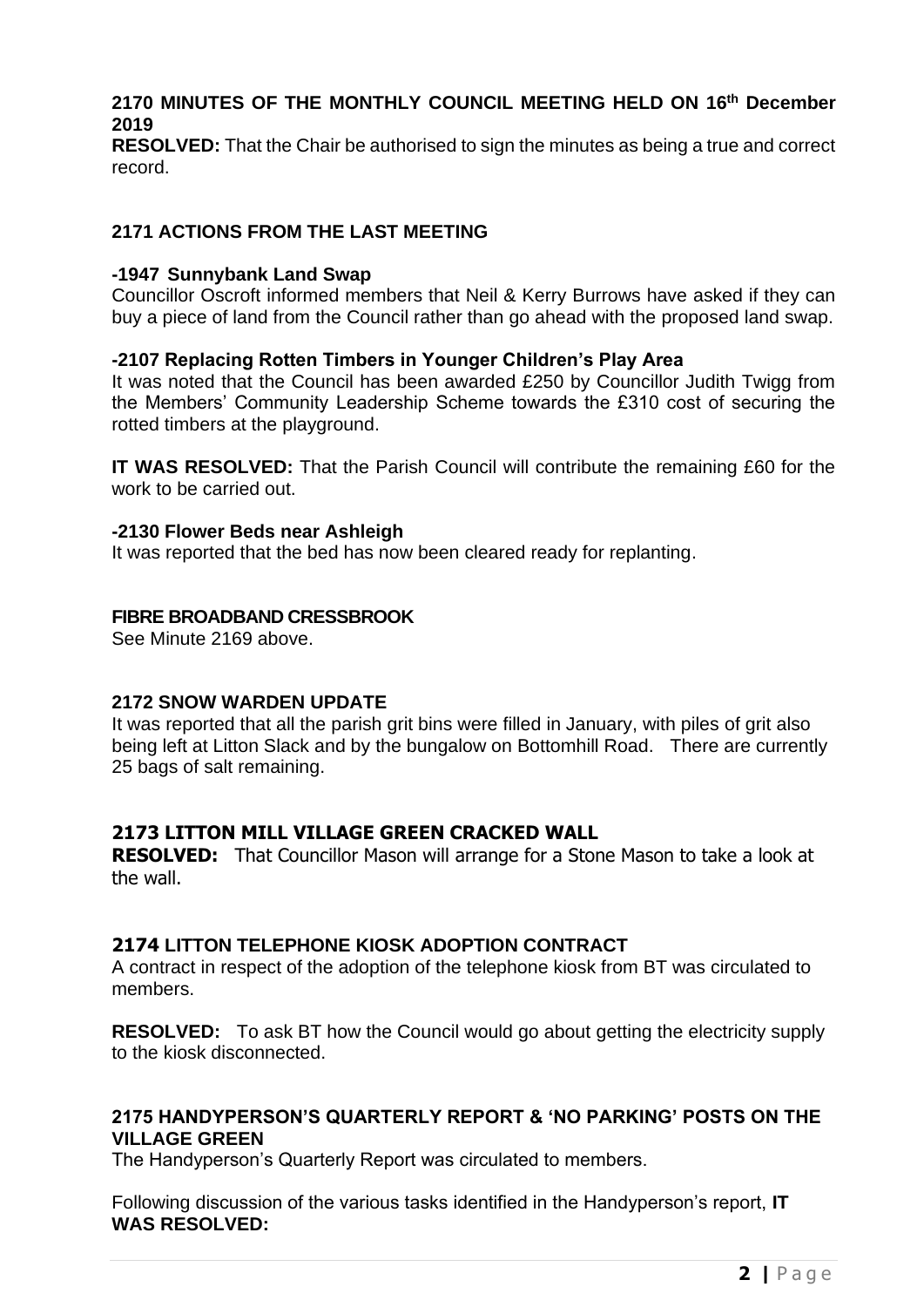(a) To ask the Handyperson to reset the posts either side of the 'no parking' sign and wind reflective tape around them, about half way up.

(b) To defer the creation of a wildflower meadow within the existing turfed area adjacent to the patio on the Village Green at Litton Mill, as the Council is currently exploring ways to counteract climate change and this will be considered as part of a whole parish approach.

# **2176 TREES AT THE PLAYGROUND**

The Chair reported that the owners of Sunnybank had asked if they can reduce the height of the trees near their property as they are interfering with the telephone lines.

**RESOLVED:** That the Council is happy for the height of the trees to be reduced.

# **2177 DOG FOULING**

It was noted that Councillor Robinson will use the stencil and spray to highlight the dog fouling problem in Litton and along access roads.

# **2178 OUTCOMES FROM THE PUBLIC MEETING REGARDING THE PLAYGROUND**

**IT WAS RESOLVED:** To place this item on the Agenda for the Annual Parish Meeting.

# **2179 PLANNING APPLICATIONS**

NP/DDD/0120/0074 Land at Litton Dale Litton Erection of an affordable local needs dwelling and associated works

**RESOLVED:** That the although the council supports the application, it does have reservations regarding the height of the property and the proximity of the vehicular access to the main road.

# **2180 FINANCE (SCHEDULE OF ACCOUNTS ATTACHED) Accounts for Payment**

The Clerk submitted accounts for which cheques numbered 1654 to 1658 in the sum of £2,210.00 had been drawn, as well as details of a debit card transaction in the sum of £110.50.

It was noted that the current account balance at 24<sup>th</sup> February 2020 was £5,711.63.

**IT WAS RESOLVED:** That the cheques be signed and the accounts to which they relate be paid as well as the debit card transactions.

A copy of actual income and expenditure compared against the budget for the period April to December 2019 was circulated to members for information.

## **2181 NEW COUNCILLOR APPLICATION**

It was noted that the New Councillor application had been withdrawn.